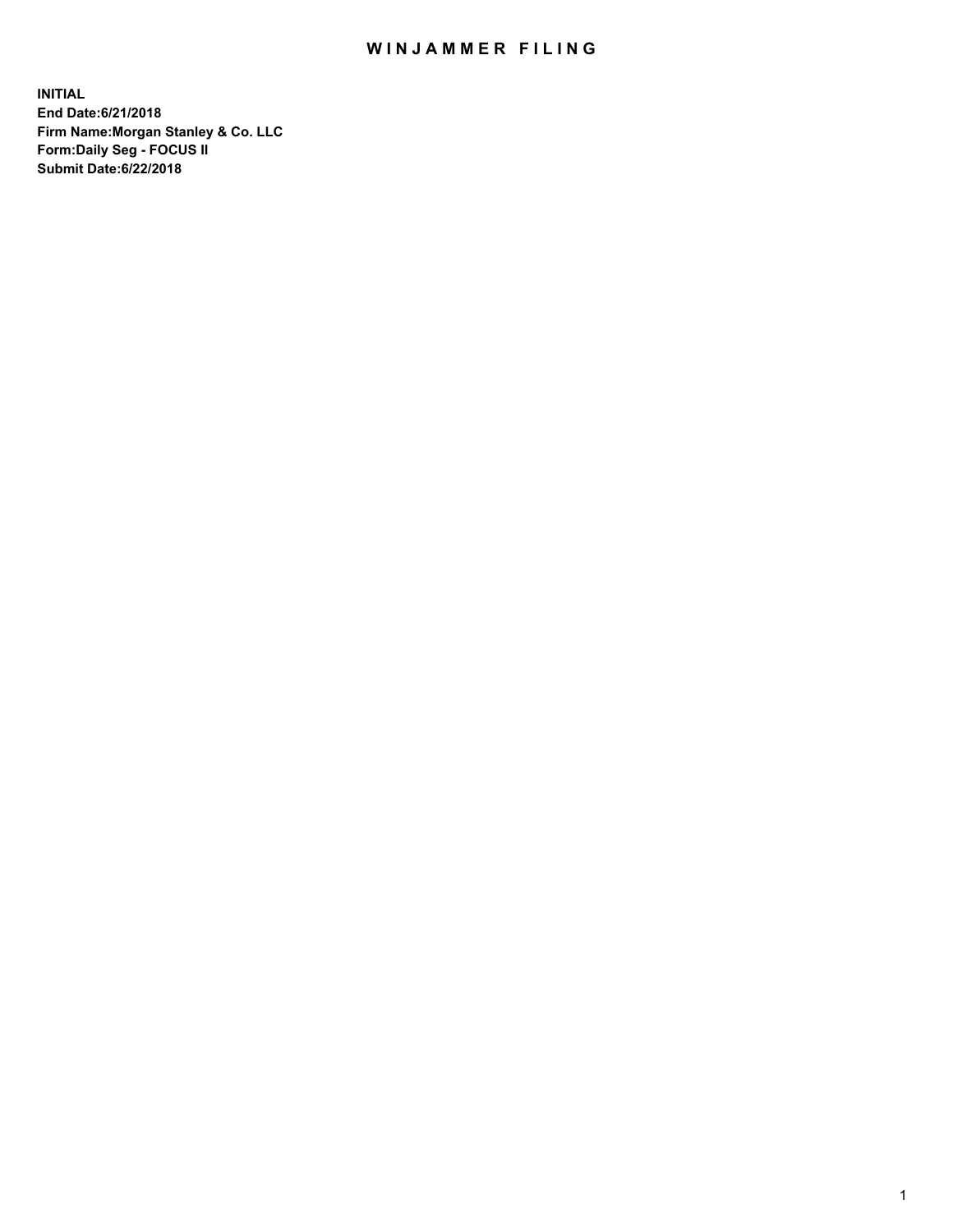**INITIAL End Date:6/21/2018 Firm Name:Morgan Stanley & Co. LLC Form:Daily Seg - FOCUS II Submit Date:6/22/2018 Daily Segregation - Cover Page**

| Name of Company                                                                                                                                                                                                                                                                                                                | Morgan Stanley & Co. LLC                               |
|--------------------------------------------------------------------------------------------------------------------------------------------------------------------------------------------------------------------------------------------------------------------------------------------------------------------------------|--------------------------------------------------------|
| <b>Contact Name</b>                                                                                                                                                                                                                                                                                                            | <b>Ikram Shah</b>                                      |
| <b>Contact Phone Number</b>                                                                                                                                                                                                                                                                                                    | 212-276-0963                                           |
| <b>Contact Email Address</b>                                                                                                                                                                                                                                                                                                   | lkram.shah@morganstanley.com                           |
| FCM's Customer Segregated Funds Residual Interest Target (choose one):<br>a. Minimum dollar amount: ; or<br>b. Minimum percentage of customer segregated funds required:% ; or<br>c. Dollar amount range between: and; or<br>d. Percentage range of customer segregated funds required between:% and%.                         | 280,000,000<br><u>0</u><br><u>0 0</u><br>0 Q           |
| FCM's Customer Secured Amount Funds Residual Interest Target (choose one):<br>a. Minimum dollar amount: ; or<br>b. Minimum percentage of customer secured funds required:%; or<br>c. Dollar amount range between: and; or<br>d. Percentage range of customer secured funds required between:% and%.                            | 140,000,000<br><u>0</u><br><u>00</u><br>0 <sub>0</sub> |
| FCM's Cleared Swaps Customer Collateral Residual Interest Target (choose one):<br>a. Minimum dollar amount: ; or<br>b. Minimum percentage of cleared swaps customer collateral required:% ; or<br>c. Dollar amount range between: and; or<br>d. Percentage range of cleared swaps customer collateral required between:% and%. | 92,000,000<br><u>0</u><br><u>00</u><br>0 <sup>0</sup>  |

Attach supporting documents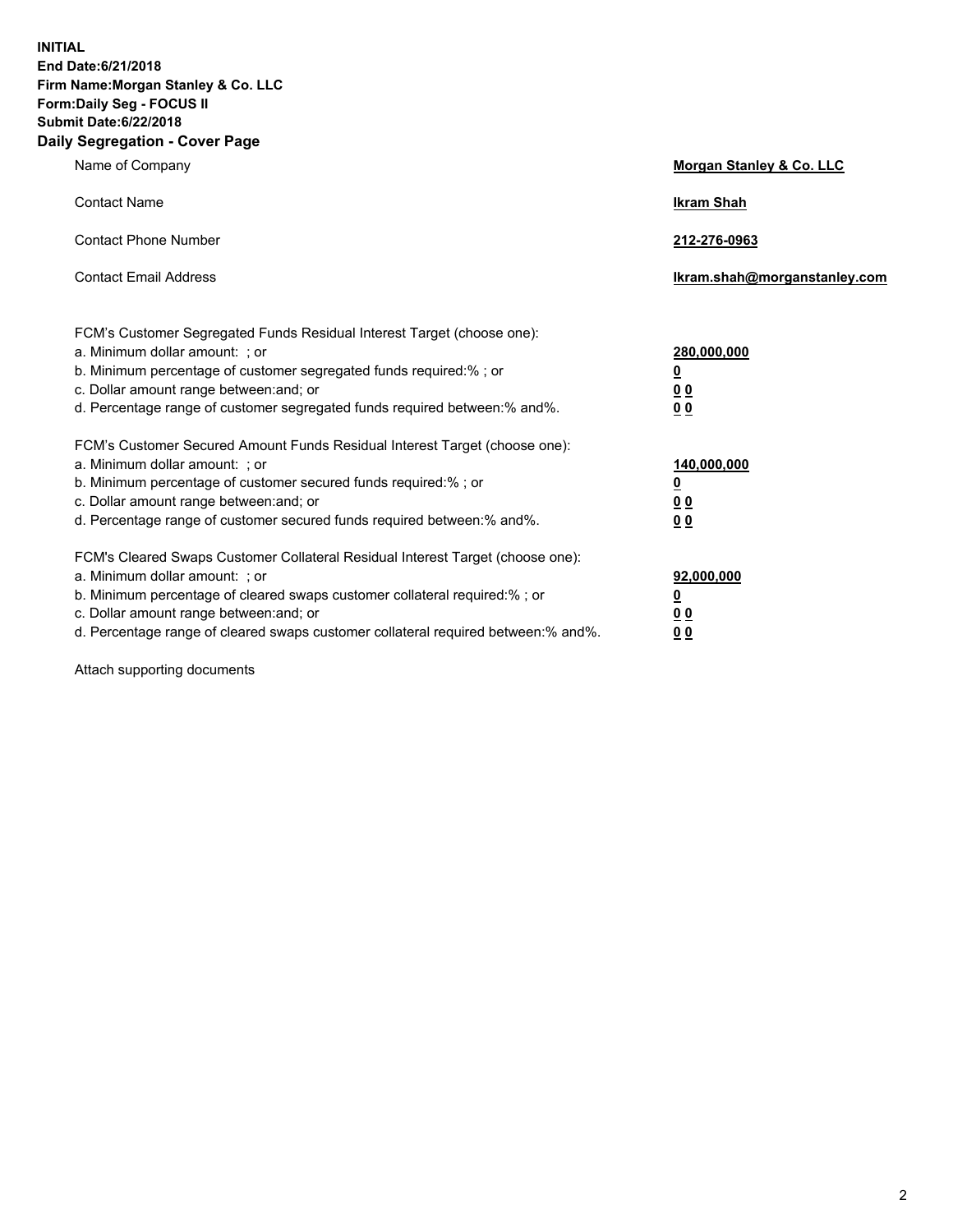## **INITIAL End Date:6/21/2018 Firm Name:Morgan Stanley & Co. LLC Form:Daily Seg - FOCUS II Submit Date:6/22/2018 Daily Segregation - Secured Amounts**

Foreign Futures and Foreign Options Secured Amounts Amount required to be set aside pursuant to law, rule or regulation of a foreign government or a rule of a self-regulatory organization authorized thereunder 1. Net ledger balance - Foreign Futures and Foreign Option Trading - All Customers A. Cash **3,322,284,324** [7315] B. Securities (at market) **2,027,687,158** [7317] 2. Net unrealized profit (loss) in open futures contracts traded on a foreign board of trade **-370,683,427** [7325] 3. Exchange traded options a. Market value of open option contracts purchased on a foreign board of trade **31,842,770** [7335] b. Market value of open contracts granted (sold) on a foreign board of trade **-24,508,586** [7337] 4. Net equity (deficit) (add lines 1. 2. and 3.) **4,986,622,239** [7345] 5. Account liquidating to a deficit and account with a debit balances - gross amount **155,396,536** [7351] Less: amount offset by customer owned securities **-154,482,662** [7352] **913,874** [7354] 6. Amount required to be set aside as the secured amount - Net Liquidating Equity Method (add lines 4 and 5) 7. Greater of amount required to be set aside pursuant to foreign jurisdiction (above) or line 6. FUNDS DEPOSITED IN SEPARATE REGULATION 30.7 ACCOUNTS 1. Cash in banks A. Banks located in the United States **635,015,701** [7500] B. Other banks qualified under Regulation 30.7 **774,828,133** [7520] **1,409,843,834** [7530] 2. Securities A. In safekeeping with banks located in the United States **67,336,865** [7540] B. In safekeeping with other banks qualified under Regulation 30.7 **0** [7560] **67,336,865** [7570] 3. Equities with registered futures commission merchants A. Cash **5,950,888** [7580] B. Securities **0** [7590] C. Unrealized gain (loss) on open futures contracts **43,459** [7600] D. Value of long option contracts **0** [7610] E. Value of short option contracts **0** [7615] **5,994,347** [7620] 4. Amounts held by clearing organizations of foreign boards of trade A. Cash **0** [7640] B. Securities **0** [7650] C. Amount due to (from) clearing organization - daily variation **0** [7660] D. Value of long option contracts **0** [7670] E. Value of short option contracts **0** [7675] **0** [7680] 5. Amounts held by members of foreign boards of trade A. Cash **2,099,351,088** [7700] B. Securities **1,960,350,293** [7710] C. Unrealized gain (loss) on open futures contracts **-370,726,886** [7720] D. Value of long option contracts **31,842,770** [7730] E. Value of short option contracts **-24,508,586** [7735] **3,696,308,679** [7740] 6. Amounts with other depositories designated by a foreign board of trade **0** [7760]

- 7. Segregated funds on hand **0** [7765]
- 8. Total funds in separate section 30.7 accounts **5,179,483,725** [7770]
- 9. Excess (deficiency) Set Aside for Secured Amount (subtract line 7 Secured Statement Page 1 from Line 8)
- 10. Management Target Amount for Excess funds in separate section 30.7 accounts **140,000,000** [7780]
- 11. Excess (deficiency) funds in separate 30.7 accounts over (under) Management Target **51,947,612** [7785]

**0** [7305]

**4,987,536,113** [7355] **4,987,536,113** [7360]

**191,947,612** [7380]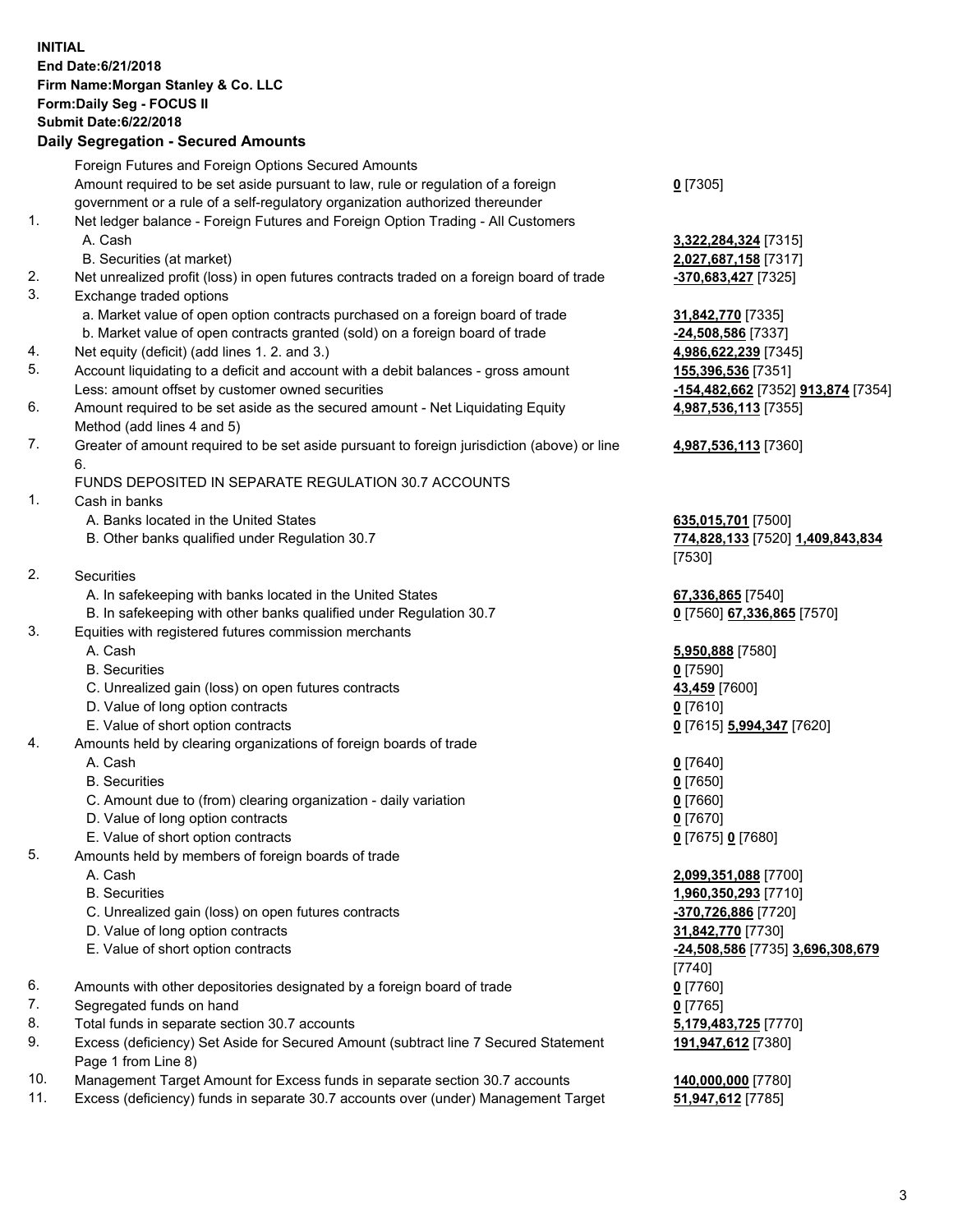**INITIAL End Date:6/21/2018 Firm Name:Morgan Stanley & Co. LLC Form:Daily Seg - FOCUS II Submit Date:6/22/2018 Daily Segregation - Segregation Statement** SEGREGATION REQUIREMENTS(Section 4d(2) of the CEAct) 1. Net ledger balance A. Cash **11,048,751,284** [7010] B. Securities (at market) **5,515,643,692** [7020] 2. Net unrealized profit (loss) in open futures contracts traded on a contract market **-678,149,941** [7030] 3. Exchange traded options A. Add market value of open option contracts purchased on a contract market **367,621,177** [7032] B. Deduct market value of open option contracts granted (sold) on a contract market **-556,755,513** [7033] 4. Net equity (deficit) (add lines 1, 2 and 3) **15,697,110,699** [7040] 5. Accounts liquidating to a deficit and accounts with debit balances - gross amount **485,365,574** [7045] Less: amount offset by customer securities **-483,587,795** [7047] **1,777,779** [7050] 6. Amount required to be segregated (add lines 4 and 5) **15,698,888,478** [7060] FUNDS IN SEGREGATED ACCOUNTS 7. Deposited in segregated funds bank accounts A. Cash **4,825,427,284** [7070] B. Securities representing investments of customers' funds (at market) **0** [7080] C. Securities held for particular customers or option customers in lieu of cash (at market) **697,980,066** [7090] 8. Margins on deposit with derivatives clearing organizations of contract markets A. Cash **5,940,923,849** [7100] B. Securities representing investments of customers' funds (at market) **0** [7110] C. Securities held for particular customers or option customers in lieu of cash (at market) **4,817,663,626** [7120] 9. Net settlement from (to) derivatives clearing organizations of contract markets **-72,322,506** [7130] 10. Exchange traded options A. Value of open long option contracts **367,621,177** [7132] B. Value of open short option contracts **-556,755,512** [7133] 11. Net equities with other FCMs A. Net liquidating equity **8,985,442** [7140] B. Securities representing investments of customers' funds (at market) **0** [7160] C. Securities held for particular customers or option customers in lieu of cash (at market) **0** [7170] 12. Segregated funds on hand **0** [7150] 13. Total amount in segregation (add lines 7 through 12) **16,029,523,426** [7180] 14. Excess (deficiency) funds in segregation (subtract line 6 from line 13) **330,634,948** [7190]

- 15. Management Target Amount for Excess funds in segregation **280,000,000** [7194]
- 16. Excess (deficiency) funds in segregation over (under) Management Target Amount Excess

**50,634,948** [7198]